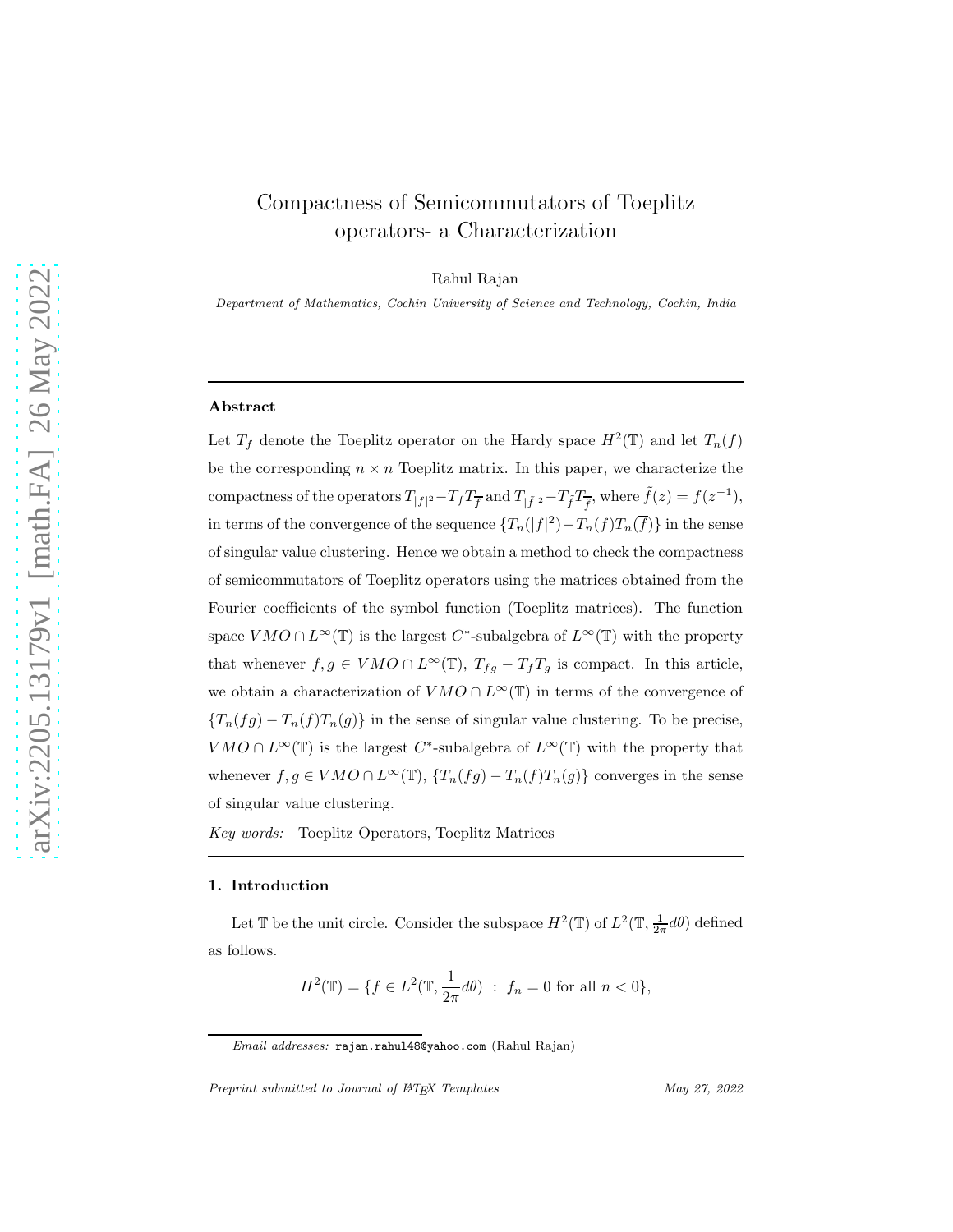where  $f_n$  is the  $n^{th}$  Fourier coefficient of f. Let P be the projection of  $L^2(\mathbb{T}, \frac{1}{2\pi}d\theta)$ onto  $H^2(\mathbb{T})$ . For  $f \in L^2(\mathbb{T}, \frac{1}{2\pi}d\theta)$ , the Toeplitz operator  $T_f$  defined on  $H^2(\mathbb{T})$ is as follows.

$$
T_f(g) = P(fg), \ g \in H^2(\mathbb{T}).
$$

The domain of  $T_f$  contains  $H^{\infty}$ , the set of all essentially bounded functions which are analytic on  $\mathbb T$ . Note that  $H^{\infty}$  is dense in  $H^2(\mathbb T)$ . It is known that  $T_f$ is bounded if and only if  $f$  is bounded. With respect to the the orthonormal basis  $\{z^n\ :\ n\ge 0\},$  the bounded Toeplitz operator has the matrix representation

$$
(T_f)_{i,j} = (f_{i-j}), \ 0 \le i, j < \infty.
$$

For  $f \in L^2(\mathbb{T}, \frac{1}{2\pi}d\theta)$ , we shall identify the operator  $T_f$  with the infinite matrix  $(f_{i-j})$ . The Toeplitz matrix  $T_n(f)$  is the matrix  $(f_{i-j}), 0 \leq i, j < n$ . Also, it is easy to observe that  $T_n(f) = P_n T_f P_n$ , where  $P_n$  is the projection defined by  $P_n(x_0, x_1, \ldots, x_{n-1}, x_n, \ldots) = (x_0, x_1, \ldots, x_{n-1}, 0, 0, \ldots).$ 

Toeplitz matrices and operators arise in and have application to a wide variety of fields of pure and applied mathematics, particularly, numerical analysis, probability theory, complex analysis, K-theory, statistical mechanics, etc.

For  $f \in L^2(\mathbb{T}, \frac{1}{2\pi}d\theta)$ , the Hankel operator  $H_f$  is defined as follows.

$$
H_f: H^2(\mathbb{T}) \to (H^2(\mathbb{T}))^{\perp},
$$
  

$$
H_f(g) = (I - P)(fg).
$$

Note that

$$
T_{fg} - T_f T_g = H^*_{\bar{f}} H_g.
$$

If f is bounded, then clearly,  $H_f$  is bounded with  $||H_f|| \le ||f||_{\infty}$ . In general,  $H_f$  is densely defined with its domain containing  $H^{\infty}$ . There are unbounded symbols f for which  $H_f$  is bounded. Consider the class of functions  $BMO$  and V MO which is defined as follows (BMO stands for Bounded Mean Oscillation and *VMO* stands for Vanishing Mean Oscillation).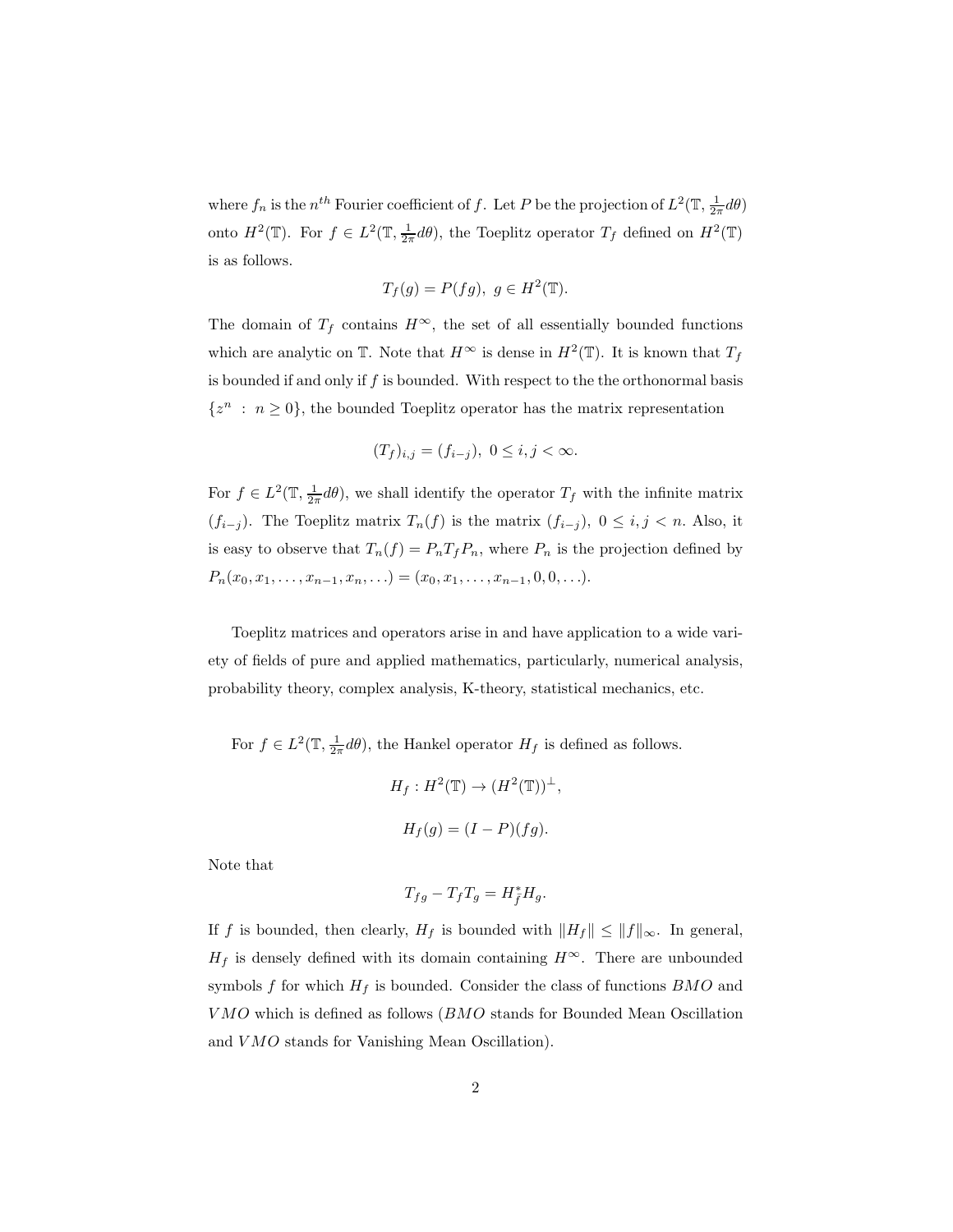**Definition 1.1.** [\[7](#page-11-0)] Let  $f \in L^2(\mathbb{T}, \frac{1}{2\pi}d\theta)$ *. Consider an interval* I on  $\mathbb{T}$ *. Define,* 

$$
f_I = \frac{1}{|I|} \int_I f(\theta) d\theta,
$$

*where* |I| *is the length of the interval* I*.* f *is said to have bounded mean oscillation or*  $f \in BMO$  *if,* 

$$
\sup_{I} \left[ \frac{1}{|I|} \int_{I} |f(\theta) - f_I|^2 d\theta \right]^{1/2} < \infty.
$$

f *is said to have vanishing mean oscillation or*  $f \in VMO$  *if,* 

$$
\lim_{|I| \to 0} \left[ \frac{1}{|I|} \int_I |f(\theta) - f_I|^2 d\theta \right]^{1/2} = 0.
$$

 $BMO$  characterizes the functions f such that the Hankel operators  $H_f$  and  $H_{\bar{f}}$  are simultaneously bounded. Also, there are unbounded symbols f for which  $H_f$  is compact. VMO characterizes the functions f such that both  $H_f$  and  $H_{\bar{f}}$ are compact.

**Remark.** *Note that*  $L^{\infty}(\mathbb{T}) \subsetneq BMO$  *and*  $C(\mathbb{T}) \subsetneq VMO$ *. Also,*  $VMO \cap L^{\infty}(\mathbb{T})$ *is a*  $C^*$ -subalgebra of  $L^{\infty}(\mathbb{T})$  *such that whenever*  $f, g \in VMO \cap L^{\infty}(\mathbb{T})$ ,  $T_{fg}$  – TfT<sup>g</sup> *is compact. In fact, this is the largest* C ∗ *-subalgebra with this property (see [\[12](#page-11-1)]).*

The problem of checking the compactness of  $T_{|f|^2} - T_f T_{\bar{f}}$  is one of the important questions in operator theory. There are several characterizations of this in terms of symbols (see [\[12\]](#page-11-1)). Here we obtain a characterization using the matrices formed by the Fourier coefficients of the symbol. The advantage is that we require only the information of Fourier coefficients of the symbols to check the compactness of the semicommutators. Now we define the convergence of a sequence of matrices  $\{A_n\}$ , where each  $A_n$  is a  $n \times n$  matrix, in the sense of singular value clustering.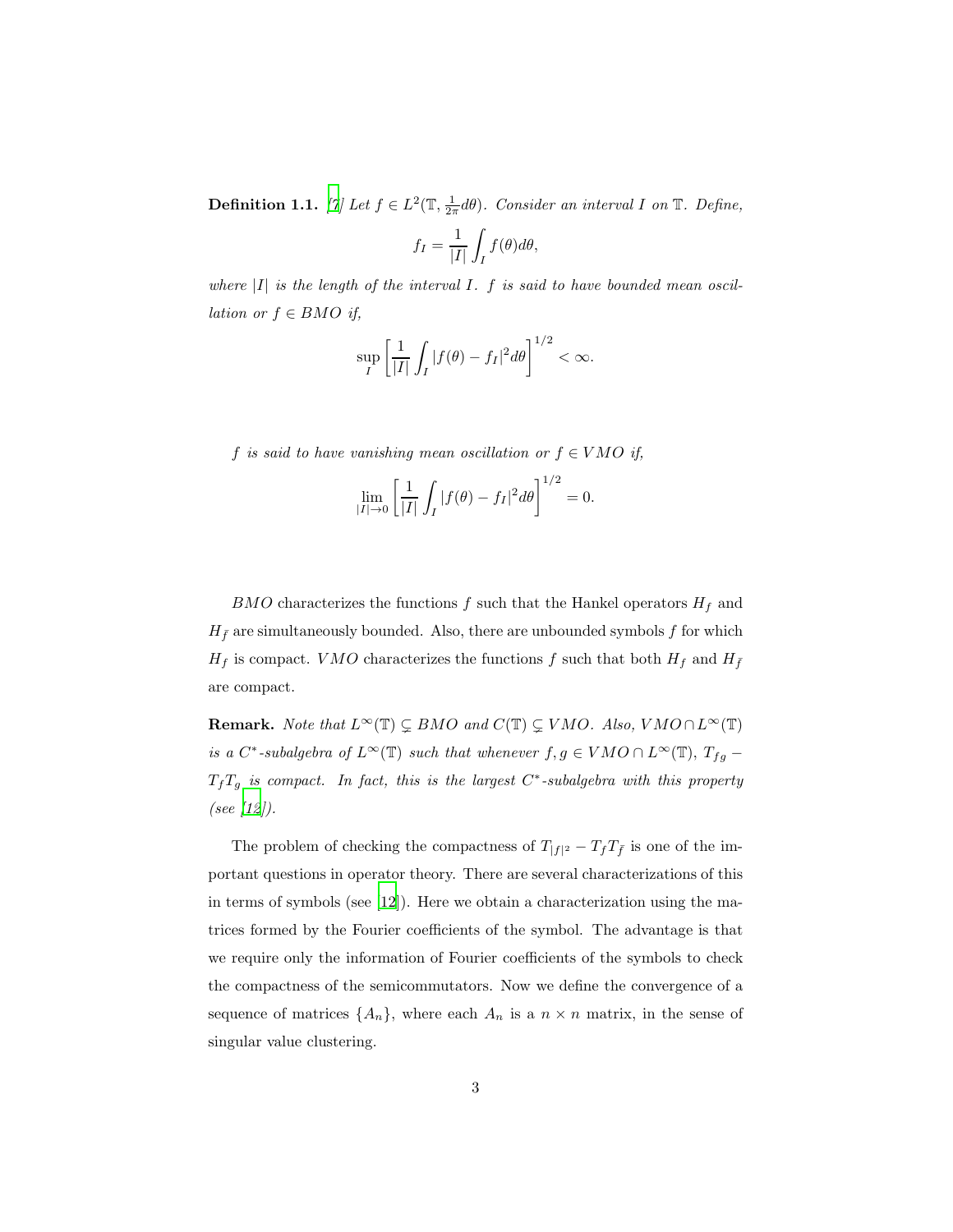**Definition 1.2.** [\[6\]](#page-11-2) Let  $\{A_n\}$  be a sequence of matrices where each  $A_n$  is a *matrix of order*  $n \times n$ *. We say that*  $\{A_n\}$  *converges to*  $\{O_n\}$  *in Type 2 strong cluster sense, if for*  $\epsilon > 0$ *, there exists two positive integers*  $N_{1,\epsilon} = O(1)$  *and*  $N_{2,\epsilon}$  *such that for*  $n > N_{2,\epsilon}$ *,* 

$$
A_n = R_n + N_n,
$$

*where*  $Rank(R_n) \le N_{1,\epsilon}$  and  $\|N_n\| < \epsilon$ . Also, if  $N_{1,\epsilon} = o(n)$ , then we say  ${A_n - B_n}$  *converges to*  ${O_n}$  *in Type 2 weak cluster sense.* 

Remark. *There is a notion of the convergence in Type 1 strong cluster sense (Type 1 weak cluster sense respectively).*  $\{A_n\}$  *converges to*  $\{O_n\}$  *in Type 1 strong cluster sense if for each*  $\epsilon > 0$ *, there exists 2 positive integers*  $N_{1,\epsilon} = O(1)$ (o(n) *respectively)* and  $N_{2,\epsilon}$  *such that for*  $n > N_{2,\epsilon}$ *, except atmost*  $N_{1,\epsilon}$  *eigenvalues, all other eigenvalues of*  $A_n$  *belong to the*  $\epsilon$  *neighborhood of* 0*. Note that if* A<sup>n</sup> *is normal for each* n*, then Type 1 and Type 2 convergence are equivalent (see [\[6](#page-11-2)]).*

*The notion of convergence in Type1/Type2 strong cluster sense arises from the preconditioning problem in numerical linear algebra (see [\[8](#page-11-3), [9](#page-11-4)]). The convergence in Type 2 strong cluster sense is equivalent to the singular value clustering as we see in the following result.*

**Lemma 1.1.** [\[6\]](#page-11-2)  $\{A_n\}$  *converges to*  $\{O_n\}$  *in Type 2 strong cluster sense if and only if for each*  $\epsilon > 0$ *, there exists 2 positive integers*  $N_{1,\epsilon} = O(1)$  *and*  $N_{2,\epsilon}$  *such that for*  $n > N_{2,\epsilon}$ *, except atmost*  $N_{1,\epsilon}$  *singular values, all other singular values of*  $A_n$  *belong to the interval*  $[0, \epsilon)$ *.* 

#### *1.1. Main Results*

In this article, we prove the following results.

<span id="page-3-0"></span>**Theorem 1.1.** *For*  $f \in BMO$ *, the following are equivalent.* 

1.  ${T_n(|f|^2) - T_n(f)T_n(\bar{f})}$  *converges to*  ${O_n}$  *in Type 2 strong cluster sense.*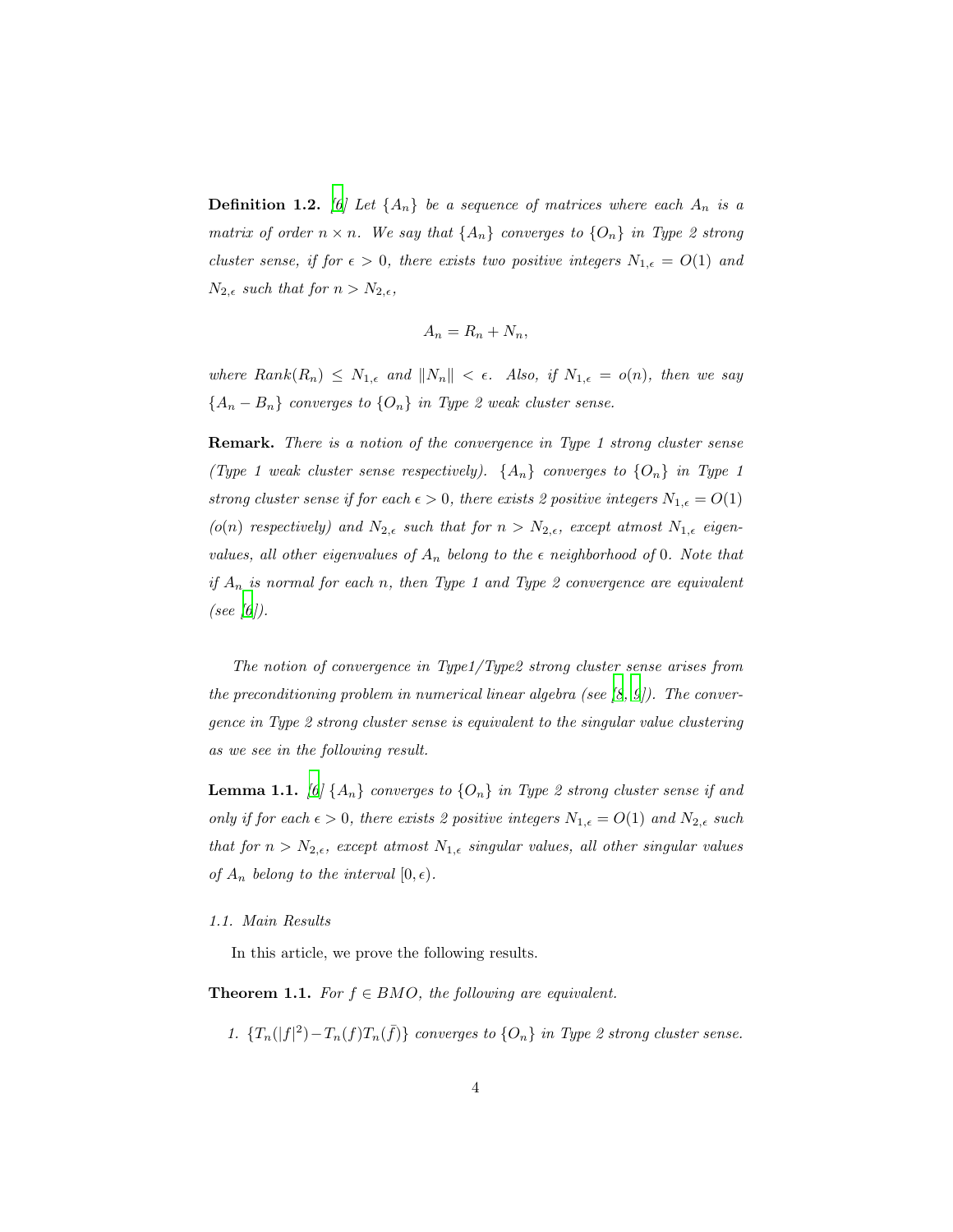2.  $T_{|f|^2} - T_f T_{\bar{f}}$  and  $T_{|\tilde{f}|^2} - T_{\tilde{f}} T_{\tilde{f}}$  are compact

<span id="page-4-0"></span>**Theorem 1.2.** *Let*  $f \in BMO$ *. Then*  $f \in VMO$  *if and only if*  $\{T_n(|f|^2) - T_n\}$  $T_n(f)T_n(\bar{f})\}$  and  $\{T_n(|f|^2) - T_n(\bar{f})T_n(f)\}$  converge to  $\{O_n\}$  in Type 2 strong *cluster sense.*

<span id="page-4-1"></span>**Theorem 1.3.** *Whenever*  $f, g \in VMO \cap L^{\infty}(\mathbb{T})$ ,  $\{T_n(fg) - T_n(f)T_n(g)\}\$  *converges to*  $\{O_n\}$  *in Type 2 strong cluster sense. Also,*  $VMO \cap L^{\infty}(\mathbb{T})$  *is the largest*  $C^*$ -subalgebra of  $L^\infty(\mathbb{T})$  with this property.

The advantage of these results is that we use the Fourier coefficients of  $f$  to derive the properties of operators formed by  $f$ . This is in line with the classical Fourier analysis where one tries to retrieve the symbol  $f$  from its Fourier coefficients. Note that, one shall form a Toeplitz matrix by knowing the Fourier coefficients of its symbol. It was obtained that an operator  $K \in \mathcal{B}(\mathcal{H})$ , the space of all bounded linear operators on a separable Hilbert space  $H$ , is compact if and only if  $\{K_n = P_n K P_n\}$  converges to  $\{O_n\}$  in Type 2 strong cluster sense. Here, we shall check the convergence of  $\{T_n(|f|^2) - T_n(f)T_n(\bar{f})\}$ instead of  $\{P_n(T_{|f|^2} - T_f T_{\bar{f}})P_n\}$ . The former one is comparatively easy to compute, as we need to know the Fourier coefficients of  $f$ , to determine the matrix  $T_n(|f|^2) - T_n(f)T_n(\bar{f}).$ 

Theorem [1.1](#page-3-0) establishes a connection between compactness, an operator theoretic notion, and the convergence of matrices in strong cluster sense, a notion in numerical linear algebra. Theorem [1.2](#page-4-0) and Theorem [1.3](#page-4-1) establish a connection between the function space  $VMO \cap L^{\infty}(\mathbb{T})$  and the convergence in strong cluster sense. In short, these results establish a connection between various notions in operator theory, complex function spaces, and numerical linear algebra.

# 2. Proof of Main Results

First, we give a few results which are useful to prove our main results.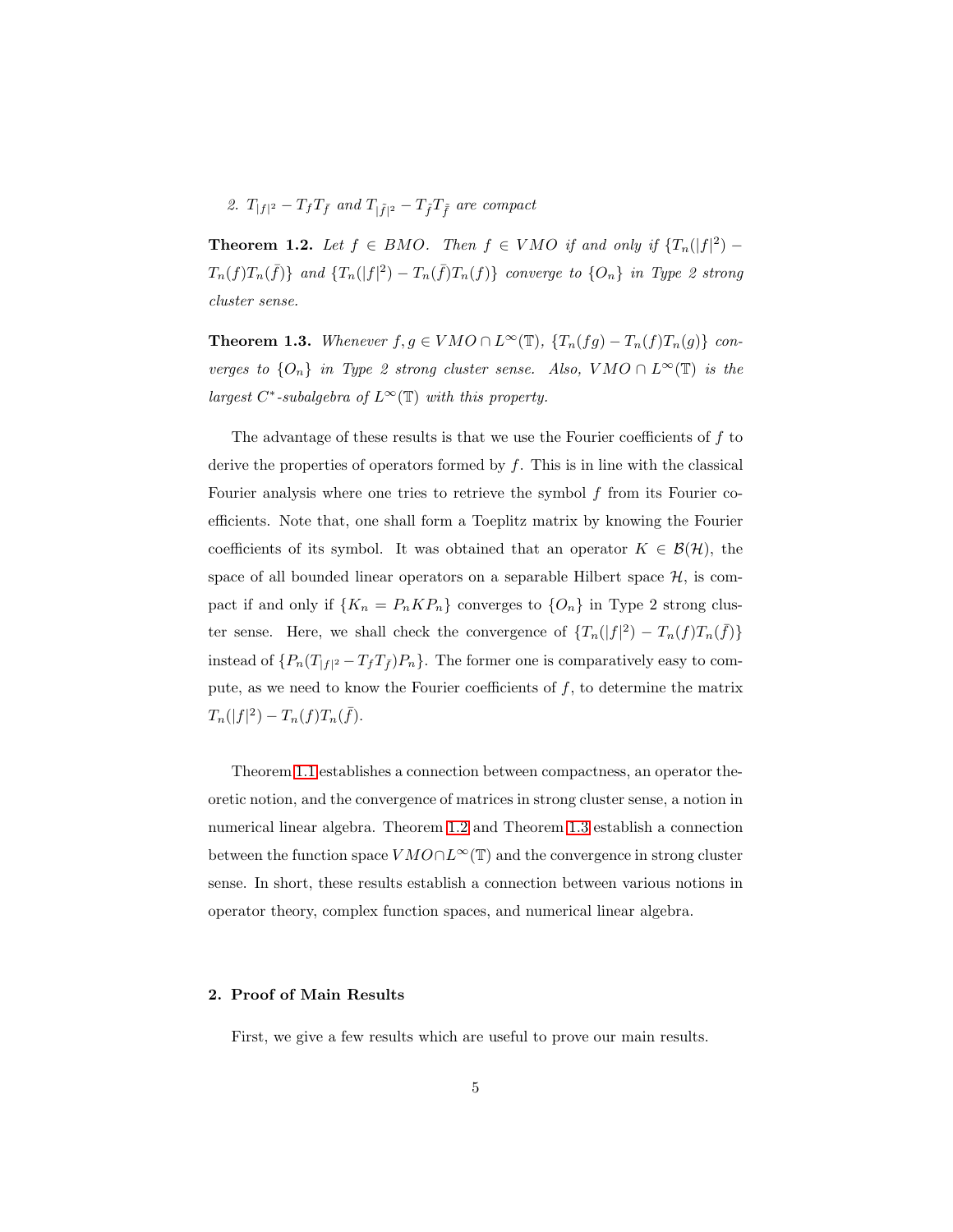<span id="page-5-0"></span>Lemma 2.1. *[\[11](#page-11-5)]*

$$
T_n(fg) - T_n(f)T_n(g) = P_n H_f^* H_g P_n + Q_n H_{\tilde{f}}^* H_{\tilde{g}} Q_n,
$$

*where*  $Q_n$  *is the operator defined by* 

$$
Q_n(x_0, x_1, \ldots, x_{n-1}, x_n, \ldots) = (x_{n-1}, x_{n-2}, \ldots, x_0, 0, 0, \ldots)
$$

*and*  $\tilde{f}(z) = f(z^{-1})$ *.* 

Remark. *In [\[2,](#page-10-0) [11](#page-11-5)], the Hankel operator is defined as follows.*

$$
H(a): H^{2}(\mathbb{T}) \to H^{2}(\mathbb{T}),
$$
  

$$
f \mapsto PM(a)(I - P)J(f),
$$

*where*  $M(a)$  *denotes the Multiplication operator corresponding to* a and  $J(f)(z) =$  $z^{-1}f(z^{-1})$ . Also, note that the matrix representation of  $H(a)$  and  $H^*_{\bar{a}}$  are the *same. In [\[11](#page-11-5)], Lemma [2.1](#page-5-0) is equivalently stated as follows.*

$$
T_n(fg) - T_n(f)T_n(g) = P_nH(f)H(\tilde{g})P_n + Q_nH(\tilde{f})H(g)Q_n.
$$

<span id="page-5-1"></span>**Lemma 2.2.** *[\[6\]](#page-11-2)* Let  $\{A_n\}$  and  $\{B_n\}$  be sequences of positive matrices, where *each*  $A_n$  *and*  $B_n$  *are*  $n \times n$  *matrices.* If  $\{A_n + B_n\}$  *converges to*  $\{O_n\}$  *in Type 1 strong cluster sense, then*  $\{A_n\}$  *and*  $\{B_n\}$  *converge to*  $\{O_n\}$  *in Type 1 strong cluster sense.*

<span id="page-5-2"></span>**Lemma 2.3.** *[\[1](#page-10-1), [5\]](#page-11-6)* Let  $A \in \mathcal{B}(\mathcal{H})$ *. A is compact if and only if*  $\{A_n\}$  *converges to* {On} *in Type 2 strong cluster sense.*

**Lemma 2.4.** [\[12\]](#page-11-1) Let  $f \in L^2(\mathbb{T}, \frac{1}{2\pi}, d\theta)$ . H<sub>f</sub> and H<sub>f</sub> is bounded if and only if  $f \in BMO$ *. Also,*  $H_f$  and  $H_{\bar{f}}$  *is compact if and only if*  $f \in VMO$ *.* 

Now we give the proofs of our main results.

# Proof of Theorem [1.1:](#page-3-0)-

*Proof.* By Lemma [2.1,](#page-5-0)

<span id="page-5-3"></span>
$$
T_n(|f|^2) - T_n(f)T_n(\bar{f}) = P_n H_f^* H_{\bar{f}} P_n + Q_n H_{\bar{f}}^* H_{\bar{f}} Q_n.
$$
 (1)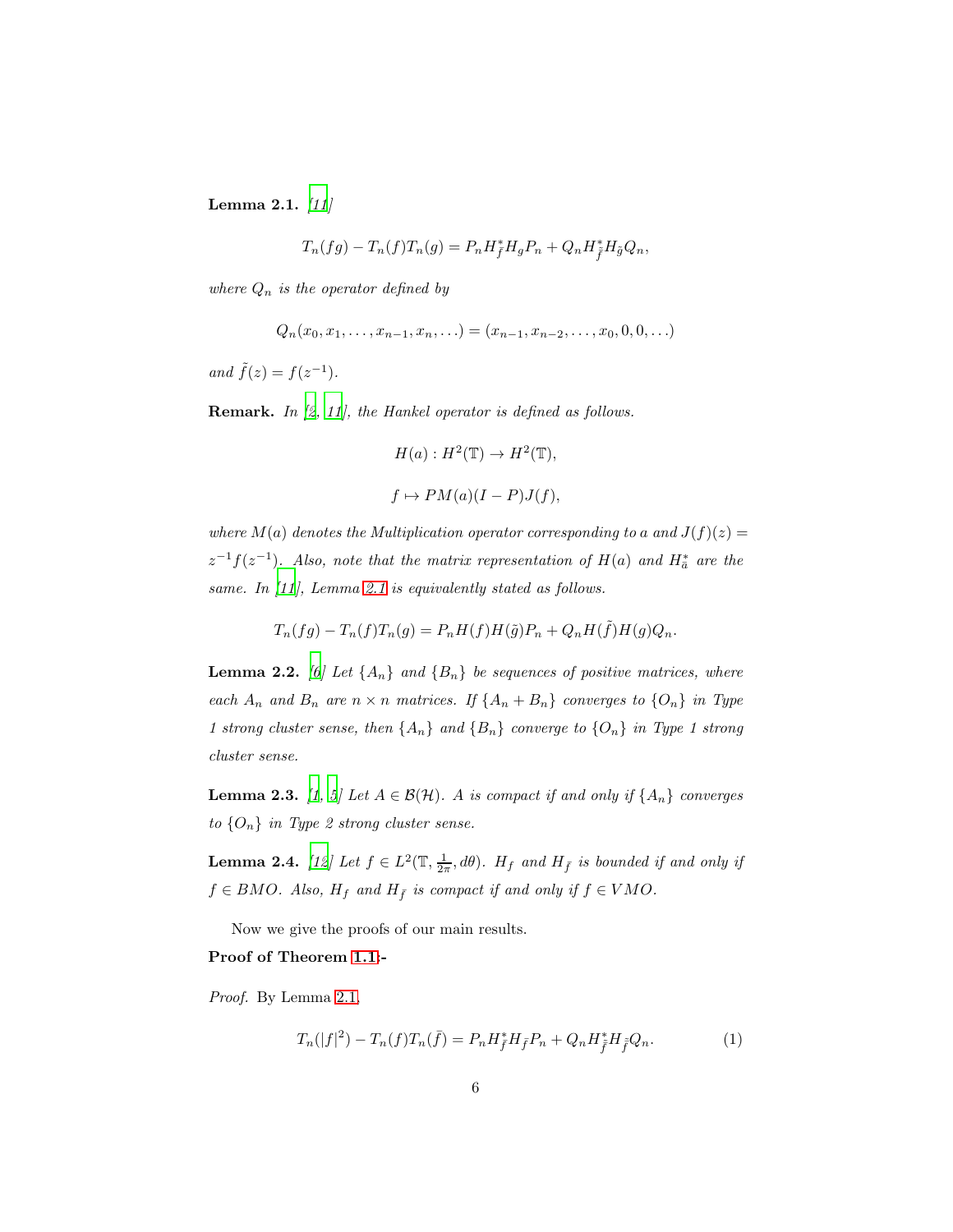Note that  $T_n(|f|^2) - T_n(f)T_n(\bar{f}), P_n H_{\bar{f}}^* H_{\bar{f}} P_n$  and  $Q_n H_{\bar{f}}^* H_{\bar{f}} Q_n$  are positive ma-trices. Hence by Lemma [2.2,](#page-5-1)  $\{T_n(|f|^2) - T_n(f)T_n(\bar{f})\}$  converges to  $\{O_n\}$  in Type 2 strong cluster sense if and only if  $\{P_n H_f^* H_f P_n\}$  and  $\{Q_n H_{\tilde{f}}^* H_{\tilde{f}} Q_n\}$ converge to  $\{O_n\}$  in Type 2 strong cluster sense. Note that  $Q_n H_{\tilde{f}}^* H_{\tilde{f}} Q_n$  and  $P_n H_{\tilde{f}}^* H_{\tilde{f}} P_n$  are unitarily equivalent and thus  $\{P_n H_{\tilde{f}}^* H_{\tilde{f}} P_n\}$  converges to  $\{O_n\}$ in Type 2 strong cluster sense if and only if  $\{Q_n H_{\tilde{f}}^* H_{\tilde{f}} Q_n\}$  converges to  $\{O_n\}$  in Type 2 strong cluster sense. By Lemma [2.3,](#page-5-2)  $\{P_n H_{\bar{f}}^* H_{\bar{f}} P_n\}$  converges to  $\{O_n\}$ if and only if  $H_f^*H_{\bar{f}}$  is compact. Similarly,  $\{P_n H_{\tilde{f}}^*H_{\tilde{f}}P_n\}$  converges to  $\{O_n\}$ if and only if  $H_{\tilde{f}}^* H_{\tilde{f}}$  is compact. We know that  $T_{|f|^2} - T_f T_{\tilde{f}} = H_{\tilde{f}}^* H_{\tilde{f}}$  and  $T_{|\tilde{f}|^2} - T_{\tilde{f}} T_{\tilde{f}} = H_{\tilde{f}}^* H_{\tilde{f}}$  and hence we obtain the result.  $\Box$ 

**Remark.** *If*  $f \in VMO$ , then  $\tilde{f}$  and  $\bar{f}$  belong to VMO. Hence for  $f \in VMO$ , *the compactness of*  $T_{|f|^2} - T_fT_{\bar{f}}$  *and the convergence of*  $\{T_n(|f|^2) - T_n(f)T_n(\bar{f})\}$ *to* {On} *in Type 2 strong cluster sense are equivalent.*

## Proof of Theorem [1.2:](#page-4-0)-

*Proof.* Let  $f \in VMO$ . Then it is easy to check that  $\tilde{f}$  and  $\bar{f}$  belong to VMO. Hence  $H_f$ ,  $H_{\tilde{f}}$ ,  $H_{\tilde{f}}$  and  $H_{\bar{f}}$  are compact. Consider [\(1\)](#page-5-3) and

<span id="page-6-0"></span>
$$
T_n(|f|^2) - T_n(\bar{f})T_n(f) = P_n H_f^* H_f P_n + Q_n H_{\tilde{f}}^* H_{\tilde{f}} Q_n.
$$
 (2)

By Lemma [2.3,](#page-5-2)  ${T_n(|f|^2) - T_n(f)T_n(\bar{f})}$  and  ${T_n(|f|^2) - T_n(\bar{f})T_n(f)}$  converge to  $\{O_n\}$  in Type 2 strong cluster sense.

Conversely, assume  $\{T_n(|f|^2) - T_n(f)T_n(\bar{f})\}$  and  $\{T_n(|f|^2) - T_n(\bar{f})T_n(f)\}$ converge to  $\{O_n\}$  in Type 2 strong cluster sense. From [\(1\)](#page-5-3) and [\(2\)](#page-6-0), using Lemma [2.2,](#page-5-1) we have  $\{P_n H_{\bar{f}}^* H_{\bar{f}} P_n\}$  and  $\{P_n H_{\bar{f}}^* H_{f} P_n\}$  converge to  $\{O_n\}$  in Type 2 strong cluster sense. Thus by Lemma [2.3,](#page-5-2)  $H_f$  and  $H_{\bar{f}}$  are compact and hence  $f \in VMO$ .  $\Box$ 

Now we give Uchiyama's inequality which is useful to prove Theorem [1.3.](#page-4-1)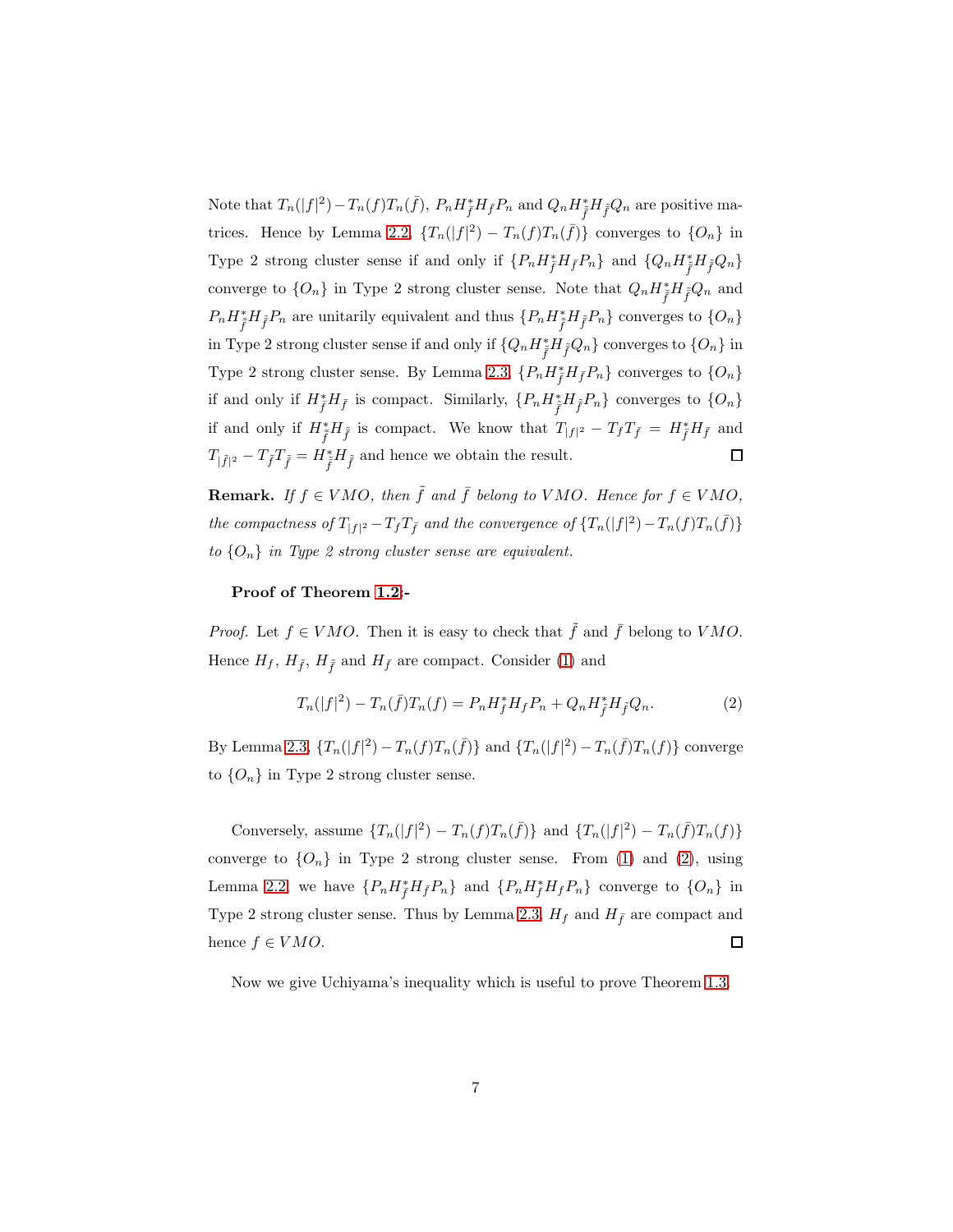A *Schwarz map* on a  $C^*$ -algebra A is a positive linear map  $\psi$  satisfying the condition  $\psi(a^*a) \geq \psi(a^*)\psi(a)$ , for all  $a \in \mathbb{A}$ . A *generalized Schwarz map* on A with respect to the binary operation  $\circ$  is a map  $\Phi$  which satisfies  $\Phi(x^*) =$  $\Phi(x)^*$  and  $\Phi(x^*) \circ \Phi(x) \leq \Phi(x^* \circ x)$  for every  $x \in \mathbb{A}$ . Here ' $\circ$ ' denotes a binary operation on A with certain properties (see [\[10\]](#page-11-7)). We avoid listing these properties, instead we mention that these properties are satisfied by composition of operators, Jordan product and pointwise product of functions.

<span id="page-7-0"></span>**Lemma 2.5.** *[\[10](#page-11-7)] Let*  $\Phi$  *be a generalized Schwarz map with respect to a binary operation*  $\circ$  *on a*  $C^*$ -algebra  $\mathbb{A}$ *. For*  $f, g \in \mathbb{A}$ *, let* 

$$
X = \Phi(f^* \circ f) - \Phi(f)^* \circ \Phi(f) \ge 0,
$$
  
\n
$$
Y = \Phi(g^* \circ g) - \Phi(g)^* \circ \Phi(g) \ge 0,
$$
  
\n
$$
Z = \Phi(f^* \circ g) - \Phi(f)^* \circ \Phi(g).
$$

*Then*

$$
|\phi(Z)| \le |\phi(X)|^{\frac{1}{2}} |\phi(Y)|^{\frac{1}{2}} \text{ for all states } \phi \text{ on } \mathbb{A}.
$$

Remark. *Note that the above inequality holds for Schwarz maps with respect to* C <sup>∗</sup> *product. It can be shown that completely positive maps with norm less than or equal to 1 are Schwarz maps.*

### Proof of Theorem [1.3:](#page-4-1)-

*Proof.* First, we prove that whenever  $f, g \in VMO \cap L^{\infty}(\mathbb{T})$ ,  $\{T_n(fg) - T_n(f)T_n(g)\}$ converges to  $\{O_n\}$  in Type 2 strong cluster sense.

Note that for each  $n, f \mapsto T_n(f)$  is a contractive completely positive map. Let  $f, g \in VMO \cap L^{\infty}(\mathbb{T})$  and consider the following,  $X_n = T_n(|f|^2) - T_n(\bar{f})T_n(f) \ge 0$ , (Due to Schwarz inequality)  $Y_n = T_n(|g|^2) - T_n(\bar{g})T_n(g) \ge 0,$  $Z_n = T_n(\bar{f}g) - T_n(\bar{f})T_n(g).$ 

Note that the sequence of matrices  $\{X_n\}$ ,  $\{Y_n\}$  and  $\{Z_n\}$  are norm bounded.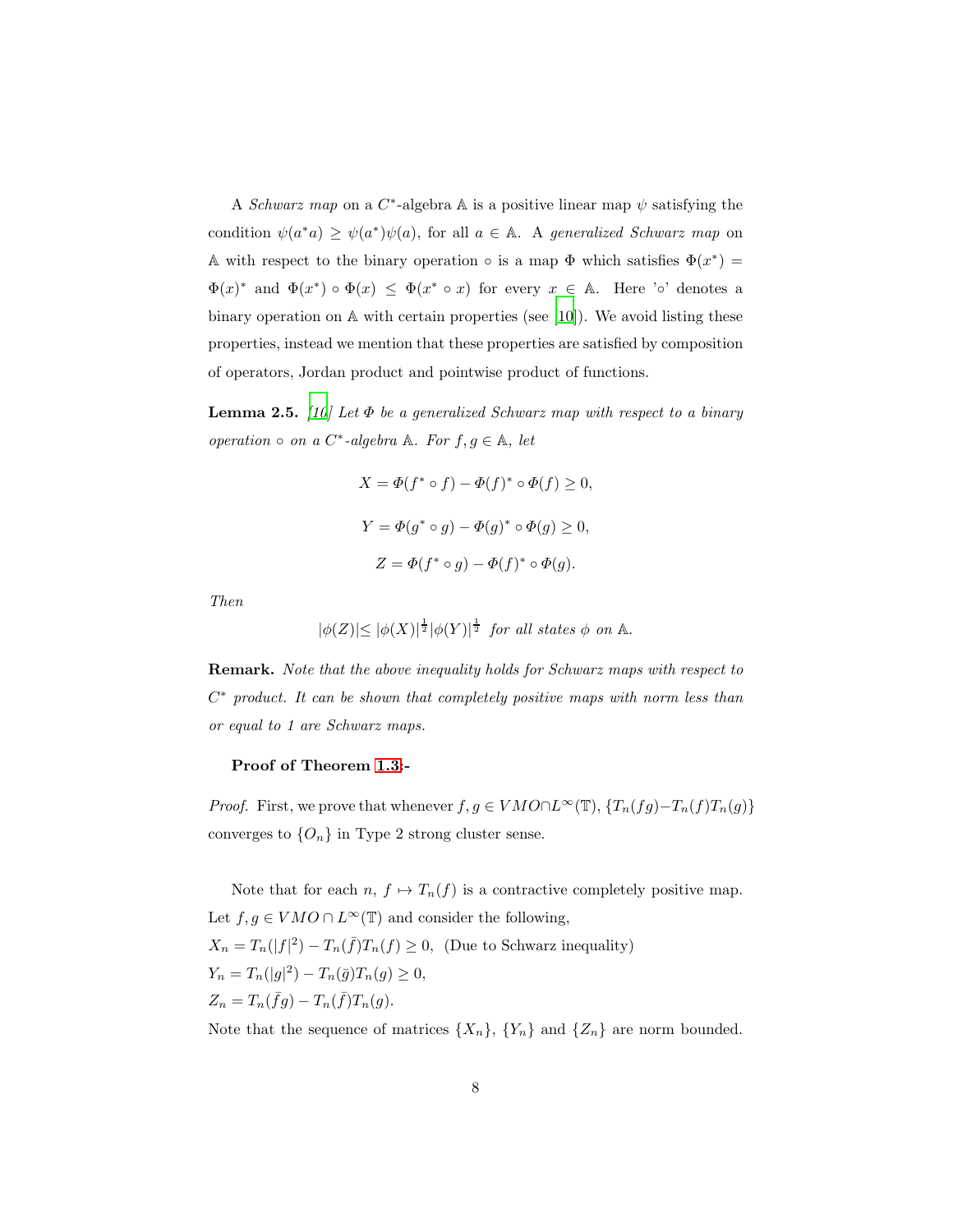In particular, we have,  $||Y_n|| < \gamma < \infty$ , for all  $n \in \mathbb{N}$  and for some  $\gamma > 0$ . By Remark [2,](#page-5-3)  $\{X_n\}$  and  $\{Y_n\}$  converge to  $\{O_n\}$  in Type 2 strong cluster sense. Now for each fixed  $x \in \mathbb{C}^n$  with  $||x|| = 1$ , consider the state  $\phi_x$  on  $\mathcal{B}(\mathbb{C}^n)$  defined as  $\phi_x(A) = \langle Ax, x \rangle$ . Now by applying Uchiyama's inequality (Lemma [2.5\)](#page-7-0), we get

$$
|\langle Z_n x, x \rangle| \le |\langle X_n x, x \rangle|^{1/2} |\langle Y_n x, x \rangle|^{1/2} = \langle X_n x, x \rangle^{1/2} \langle Y_n x, x \rangle^{1/2}
$$

(since  $X_n$  and  $Y_n$  are positive,  $\langle X_n x, x \rangle$ ,  $\langle Y_n x, x \rangle \geq 0$  for all x). Let  $Z_n =$  $B_n + iC_n$ , where  $B_n$  and  $C_n$  are self-adjoint for all n. Then,

$$
|\langle B_nx, x \rangle| \le \langle X_nx, x \rangle^{1/2} \langle Y_nx, x \rangle^{1/2}
$$
 and  $|\langle C_nx, x \rangle| \le \langle X_nx, x \rangle^{1/2} \langle Y_nx, x \rangle^{1/2}$ ,

for all  $x \in \mathbb{C}^n$ . We will show that both  $\{B_n\}$  and  $\{C_n\}$  converge to  $\{O_n\}$  in Type 1 strong cluster sense.

Consider  $B_n$ . Since  $\{X_n\}$  converges to  $\{O_n\}$  in Type 1 strong cluster sense, for  $\epsilon > 0$ , there exist natural numbers  $N_{1,\epsilon}$  and  $N_{2,\epsilon}$  such that for all  $n > N_{2,\epsilon}$ , except at most  $N_{1,\epsilon}$  eigenvalues, all other eigenvalues are in  $[0,\epsilon)$ . For any Hermitian matrix A, let  $\lambda_k(A)$  denote the  $k^{th}$  eigenvalue of A when arranged in descending order. Then  $\lambda_k(X_n) \in [0, \epsilon)$ , for  $k > N_{1,\epsilon}$ . Also by Min Max principle for eigenvalues of Hermitian matrices we have,

$$
\lambda_k(X_n) = \max_{\substack{M \subseteq \mathbb{C}^n \\ \dim M = k}} \min_{\substack{\|x\| = 1 \\ x \in M}} \langle X_n x, x \rangle,
$$

$$
[\lambda_k(X_n)]^{1/2} = \max_{\substack{M \subseteq \mathbb{C}^n \\ \dim M = k}} \min_{\substack{\|x\| = 1 \\ x \in M}} [\langle X_n x, x \rangle]^{1/2}.
$$

Now,

$$
\min_{\substack{\|x\|=1\\x\in M}} \langle B_n x, x \rangle \le \min_{\substack{\|x\|=1\\x\in M}} [\langle X_n x, x \rangle]^{1/2} \sqrt{\gamma},
$$

for any subspace  $M$  of  $\mathbb{C}^n$ . So we obtain,

$$
\max_{\substack{M\subseteq H\\ \dim M=k}}\ \min_{\substack{\|x\|=1\\ x\in M}}\langle B_nx,x\rangle\leq \sqrt{\epsilon\gamma}.
$$

Let  $\delta > 0$  and put  $\epsilon = \frac{\delta^2}{\gamma}$  $\frac{\partial^2}{\partial \gamma}$ , then  $\lambda_k(B_n) \leq \delta$  for  $k > N_{1,\epsilon}$ . Similarly,  $\lambda_k(-B_n) \leq$ δ, for  $k > N_{1,ε}$ . But  $\lambda_k(-B_n) = -\lambda_{n-k+1}(B_n)$ . Therefore  $\lambda_k(B_n) ≤ δ$  for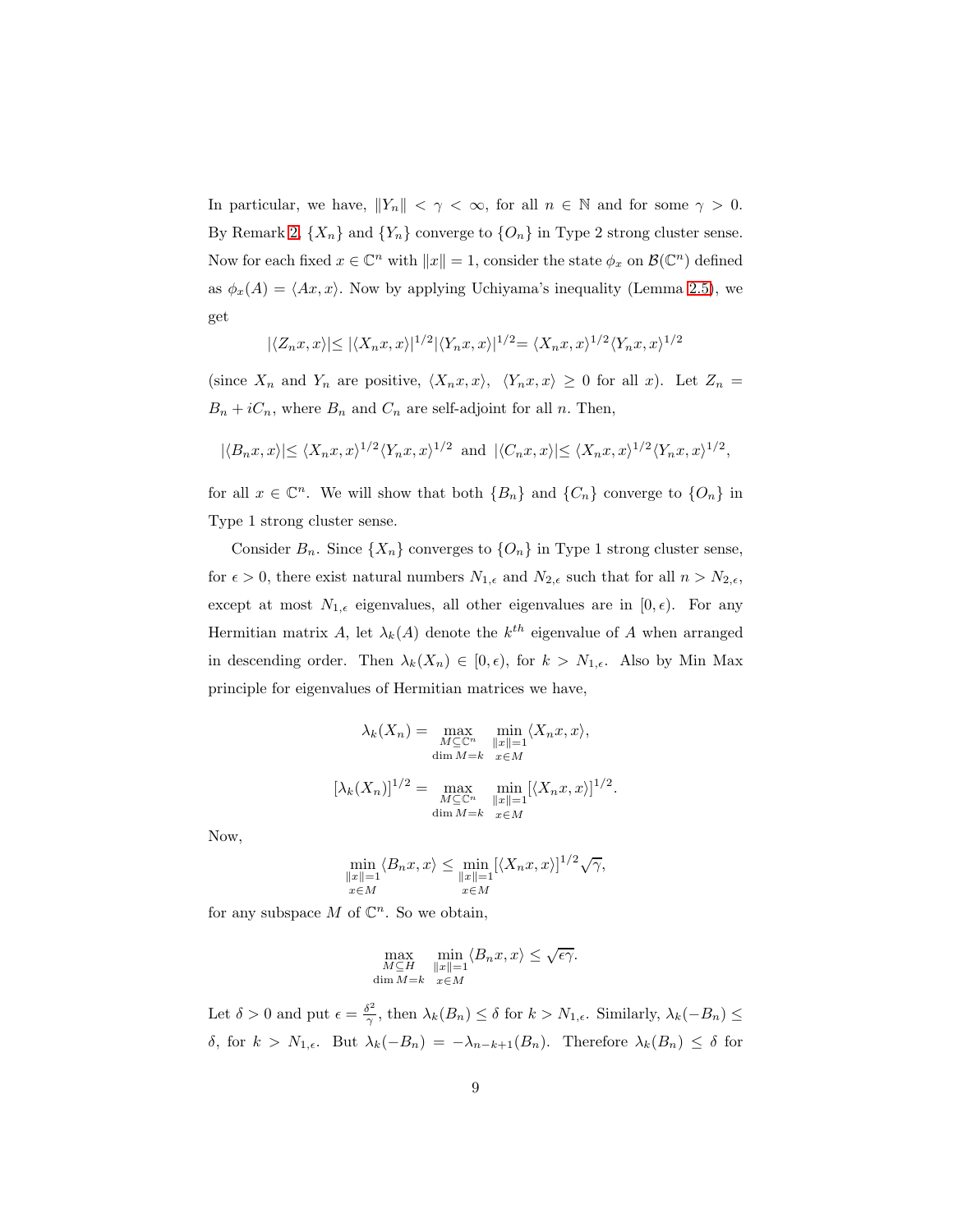$k = N_{1,\epsilon} + 1, \ldots, n$  and  $\lambda_k(B_n) \geq -\delta$  except at most for  $k = n - N_{1,\epsilon} + 1, \ldots, n$ . This will imply that  $-\delta \leq \lambda_k(B_n) \leq \delta$ , for  $k = N_{1,\epsilon} + 1, \ldots, n - N_{1,\epsilon}$ . Hence except at most  $2N_{1,\epsilon}$  eigenvalues, all other eigenvalues of  $B_n$  are in  $[-\delta, \delta]$  and note that  $N_{1,\epsilon} = O(1)$ . Thus  $\{B_n\}$  converges to  $\{O_n\}$  in Type 1 strong cluster sense. Similarly  $\{C_n\}$  converges to  $\{O_n\}$  in Type 1 strong cluster sense. Since both are self-adjoint, they converge to  $\{O_n\}$  in Type 2 strong cluster sense also. Hence,  $\{Z_n\}$  converges to  $\{O_n\}$  in Type 2 strong cluster sense. Replacing f by  $\bar{f}$ , we obtain that  $\{T_n(fg) - T_n(f)T_n(g)\}$  converges to  $\{O_n\}$  in Type 2 strong cluster sense.

Let M be a  $C^*$ -subalgebra of  $L^{\infty}(\mathbb{T})$  such that whenever  $f, g \in M$ ,  $\{T_n(fg) T_n(f)T_n(g)$  converges to  $\{O_n\}$  in Type 2 strong cluster sense. Let  $f \in M$ . Then  ${T_n(|f|^2) - T_n(f)T_n(\bar{f})}$  and  ${T_n(|f|^2) - T_n(\bar{f})T_n(f)}$  converge to  ${O_n}$ in Type 2 strong cluster sense. Hence by Theorem [1.2,](#page-4-0)  $f \in VMO \cap L^{\infty}(\mathbb{T})$ . Thus  $M \subseteq VMO \cap L^{\infty}(\mathbb{T})$ . 口

**Remark.** To prove  $M \subseteq VMO \cap L^{\infty}(\mathbb{T})$ , we have only used the fact that *whenever*  $f \in M$ ,  ${T_n(|f|^2) - T_n(f)T_n(\bar{f})}$  *and*  ${T_n(|f|^2) - T_n(\bar{f})T_n(f)}$  *converge to* {On} *in Type 2 strong cluster sense. By similar arguements, we obtain the following.* Let  $M_1$  *be the set of all*  $f \in L^{\infty}(\mathbb{T})$  *such that for*  $f \in M_1$ *,*  ${T_n(|f|^2) - T_n(f)T_n(\bar{f})}$  *and*  ${T_n(|f|^2) - T_n(\bar{f})T_n(f)}$  *converge to*  ${O_n}$  *in Type* 2 strong cluster sense. Then  $M_1 = VMO \cap L^{\infty}(\mathbb{T})$ .

### 3. Concluding remarks and future problems

Here we could achieve the following.

1. As mentioned, the problem of checking the compactness of  $T_{|f|^2} - T_f T_{\bar{f}}$  is one of the important problems in operator theory. We could characterize the compactness of  $T_{|f|^2} - T_f T_{\bar{f}}$  and  $T_{|\tilde{f}|^2} - T_{\tilde{f}} T_{\bar{f}}$  with the convergence of  ${T_n(|f|^2) - T_n(f)T_n(\bar{f})}$  in the sense of singular value clustering (for  $f \in BMO$ ). The advantage is that we can compute the matrix  $T_n(|f|^2)$  –  $T_n(f)T_n(\bar{f})$  using the Fourier coefficients of f.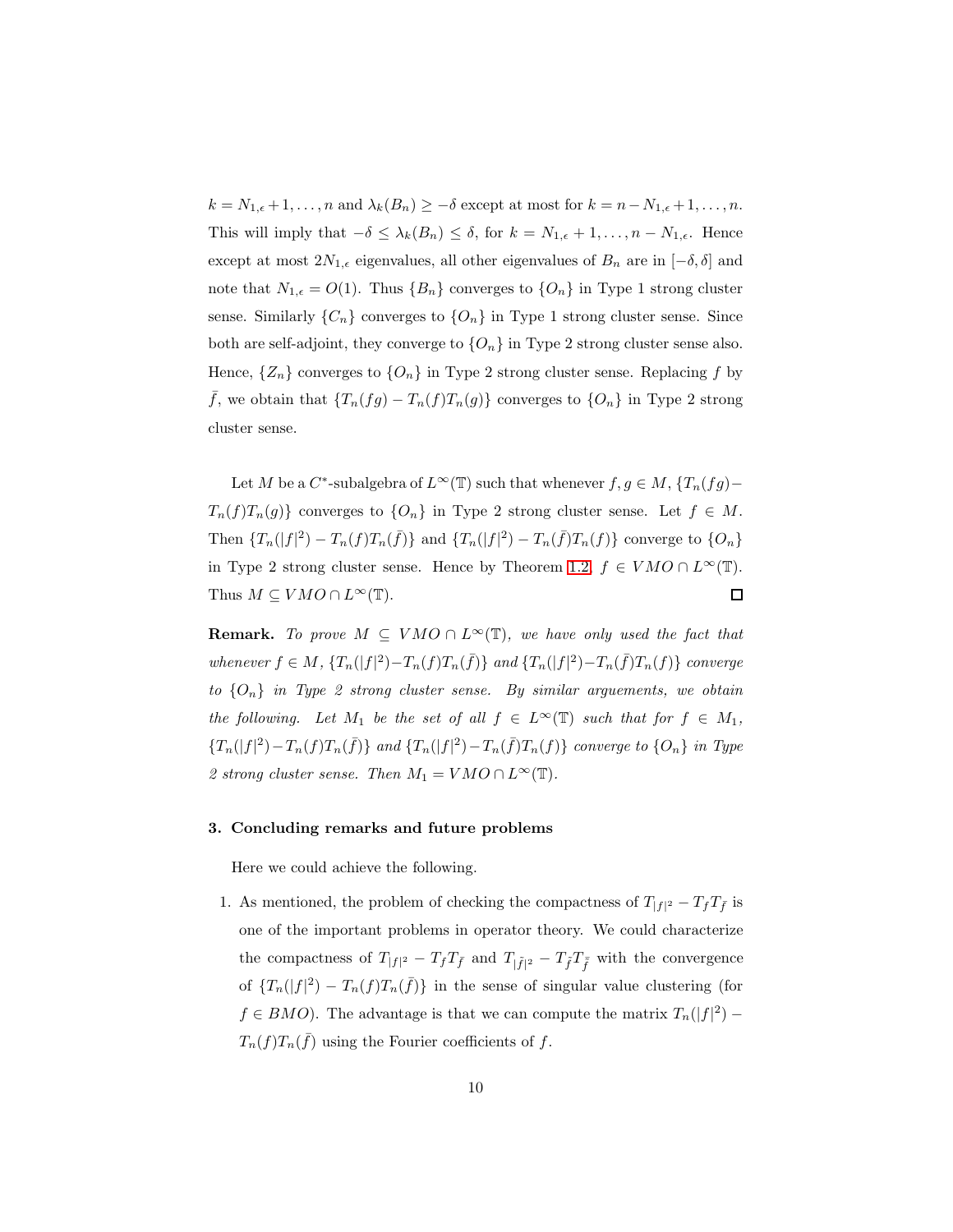- 2. The largest  $C^*$  subalgebra M of  $L^{\infty}(T)$  such that whenever  $f, g \in M$ ,  ${T_n(fg) - T_n(f)T_n(g)}$  converges to  ${O_n}$  in Type 2 strong cluster sense coincides with  $VMO \cap L^{\infty}(\mathbb{T})$ , the largest  $C^*$ -subalgebra of  $L^{\infty}(\mathbb{T})$  such that whenever  $f, g \in VMO \cap L^{\infty}(\mathbb{T})$ ,  $T_{fg} - T_fT_g$  is compact.
- 3. As an application of Theorem [1.3,](#page-4-1) we can extend the Korovkin-type theorem (Theorem 3.4 of [\[6\]](#page-11-2)) obtained for Toeplitz operators with continuous symbols to Toeplitz operators with  $VMO \cap L^{\infty}(\mathbb{T})$  symbols.
- 4. It is known that for  $f, g \in L^2(\mathbb{T})$ ,  $\{T_n(fg) T_n(f)T_n(g)\}\)$  converges to  ${O_n}$  in Type 2 weak cluster sense (see Theorem 2.9 and 7.8 of [\[3](#page-11-8)]). We have obtained that the convergence is in strong cluster sense if  $f \in VMO$ and  $g = \bar{f}$ . One shall check whether the class of functions f for which  ${T_n(fg) - T_n(f)T_n(\bar{f})}$  converges to  ${O_n}$  in Type 2 strong cluster sense can be characterized by  $VMO$ .
- 5. We shall look for results analogous to Theorem [1.1,](#page-3-0) Theorem [1.2](#page-4-0) and Theorem [1.3](#page-4-1) in the case of Toeplitz operators acting on Bergman space, Fock space etc.

Acknowledgement :- The author wishes to thank Wolfram Bauer and V. B. Kiran Kumar for fruitful discussions and valuable suggestions. The author is supported by the Post Doctoral Fellowship scheme of Cochin University of Science and Technology.

#### References

- <span id="page-10-1"></span>[1] W. Bauer, V. B. Kiran Kumar, and R. Rajan, *Korovkin-type theorems on* B(H) *and their applications to function spaces*, Monatsh. Math. 197 (2022), no. 2, 257–284. MR 4384776
- <span id="page-10-0"></span>[2] A. Böttcher and B. Silbermann, *Analysis of Toeplitz operators*, second ed., Springer Monographs in Mathematics, Springer-Verlag, Berlin, 2006, Prepared jointly with Alexei Karlovich. MR 2223704